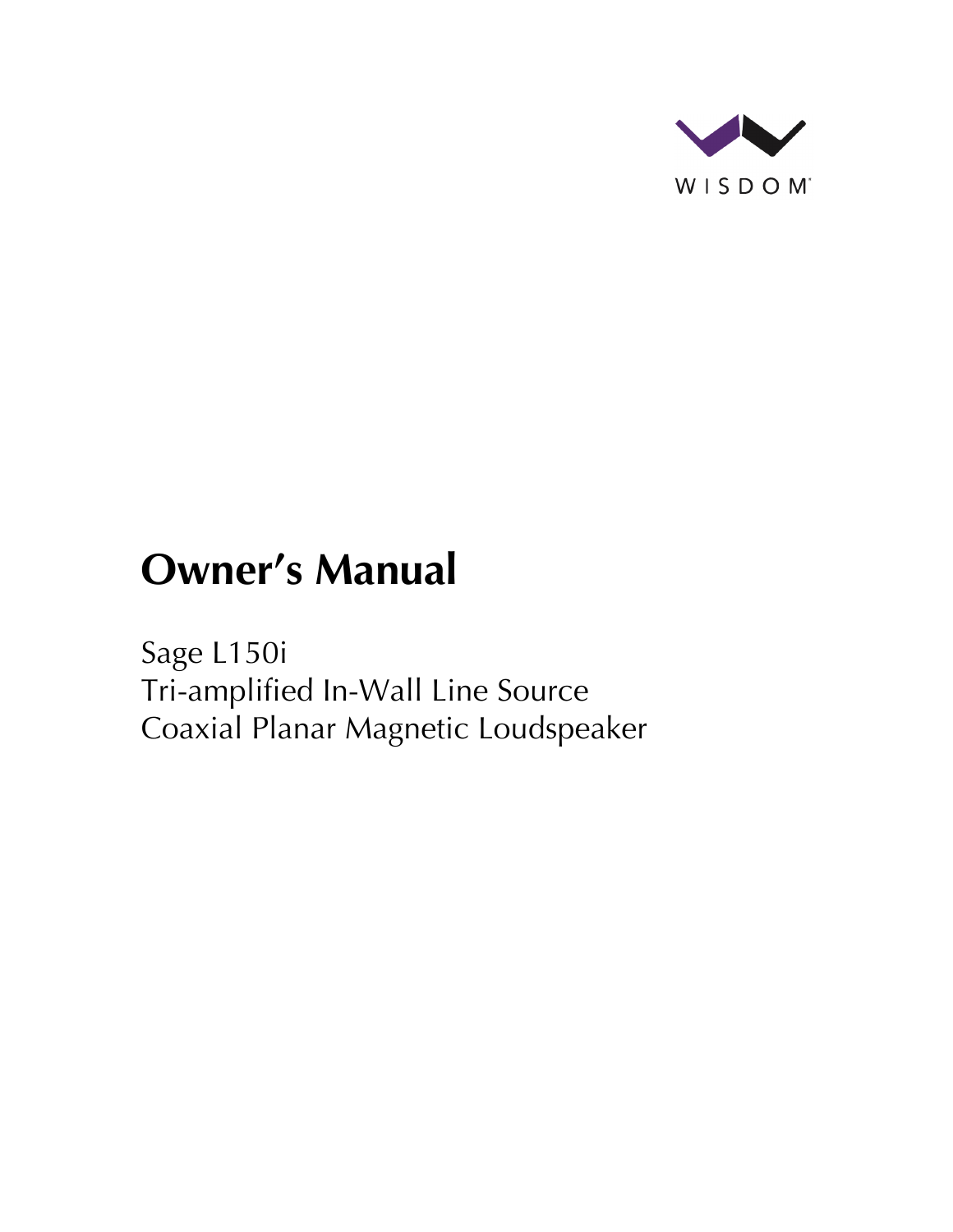#### **Table of Contents**

**Introduction | 3**

**Overview | 3**

**Unpacking and Installing the L150i | 7**

**Proper Planar Placement | 9**

**Making the Connections | 9**

**Care and Maintenance | 10**

**North American Warranty | 10**

**Obtaining Service | 12**

**Specifications | 13**

**Dimensions | 13**

#### **DOCUMENT CONVENTIONS**

This document contains general safety, installation, and operation instructions for the Wisdom Audio Sage Series L150i Speaker. It is important to read this document before attempting to use this product. Pay particular attention to:

**WARNING: Calls attention to a procedure, practice, condition or the like that, if not correctly performed or adhered to, could result in injury or death.** 

**CAUTION: Calls attention to a procedure, practice, condition or the like that, if not correctly performed or adhered to, could result in damage to or destruction of part of or the entire product.** 

*Note: Calls attention to information that aids in the installation or operation of the product.*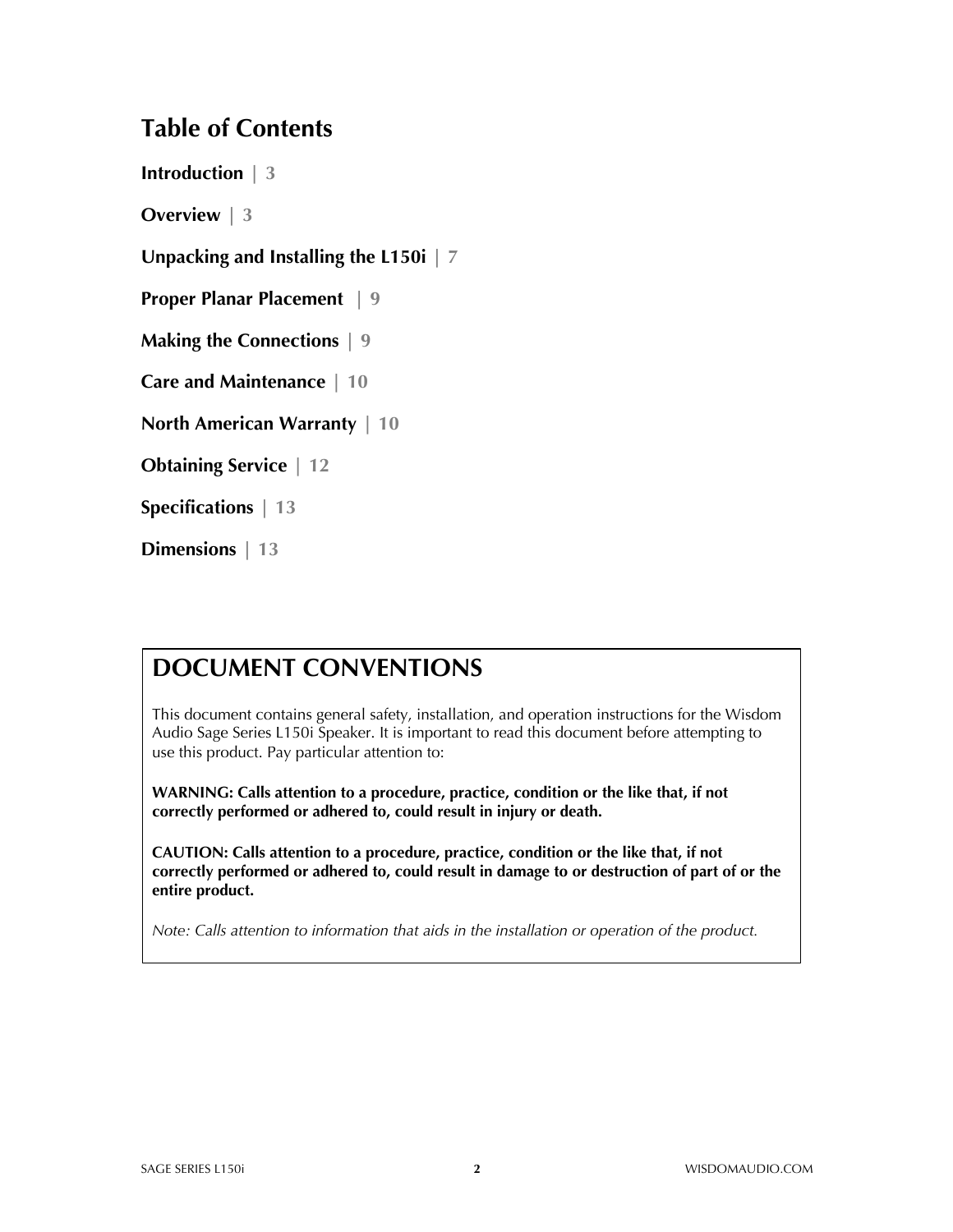## **Introduction**

Congratulations on purchasing your Wisdom Audio system. It incorporates many design features engineered to give you decades of pleasure and performance. Many of these design choices are uncommon among loudspeaker manufacturers and bear some explanation. See the following section entitled "Overview" for more information.

Our unique driver designs and our emphasis on achieving real-world performance account for the "system" approach taken. These are not speakers that are simply connected to speaker wires and promptly forgotten. We recognize that setting up a Wisdom Audio system can be a bit more involved than connecting a common set of loudspeakers, which is why we recommend that our systems be engineered and calibrated by Factory Personnel

Your **Sage L150i series** loudspeaker are specifically designed to avoid the compromises inherent in conventional speaker designs. There are no passive crossover components inside the speaker. Instead, there are direct connections from the amplifiers to their respective High-Pass and Low-Pass drivers and an external active crossover is used, such as the ones inside of our Wisdom SA-DSP (Digital Signal Processing) Amplifiers. It is truly a "system" design, and not merely a collection of loudspeaker drivers in a box. Please contact us to learn which products/amplifiers/ surround processors outside of our DSP Amplifiers will work with our speakers and subwoofers. **Info@wisdomaudio.com** 

## **Overview**

Your **Sage Series L150i** loudspeakers take advantage of several critical technologies to deliver a level of performance that has never been available in a loudspeaker that intruded so modestly on your living space. In fact, this level of performance has rarely been attained, regardless of the space and budget at one's disposal.

Since several of these technologies cannot readily be found elsewhere, we will take the time to describe them in more detail than would be necessary for more conventional designs.

Our planar magnetic drivers use an advanced, thin film membrane to move the air. This film can respond instantly to the smallest detail in the signal. It has vastly less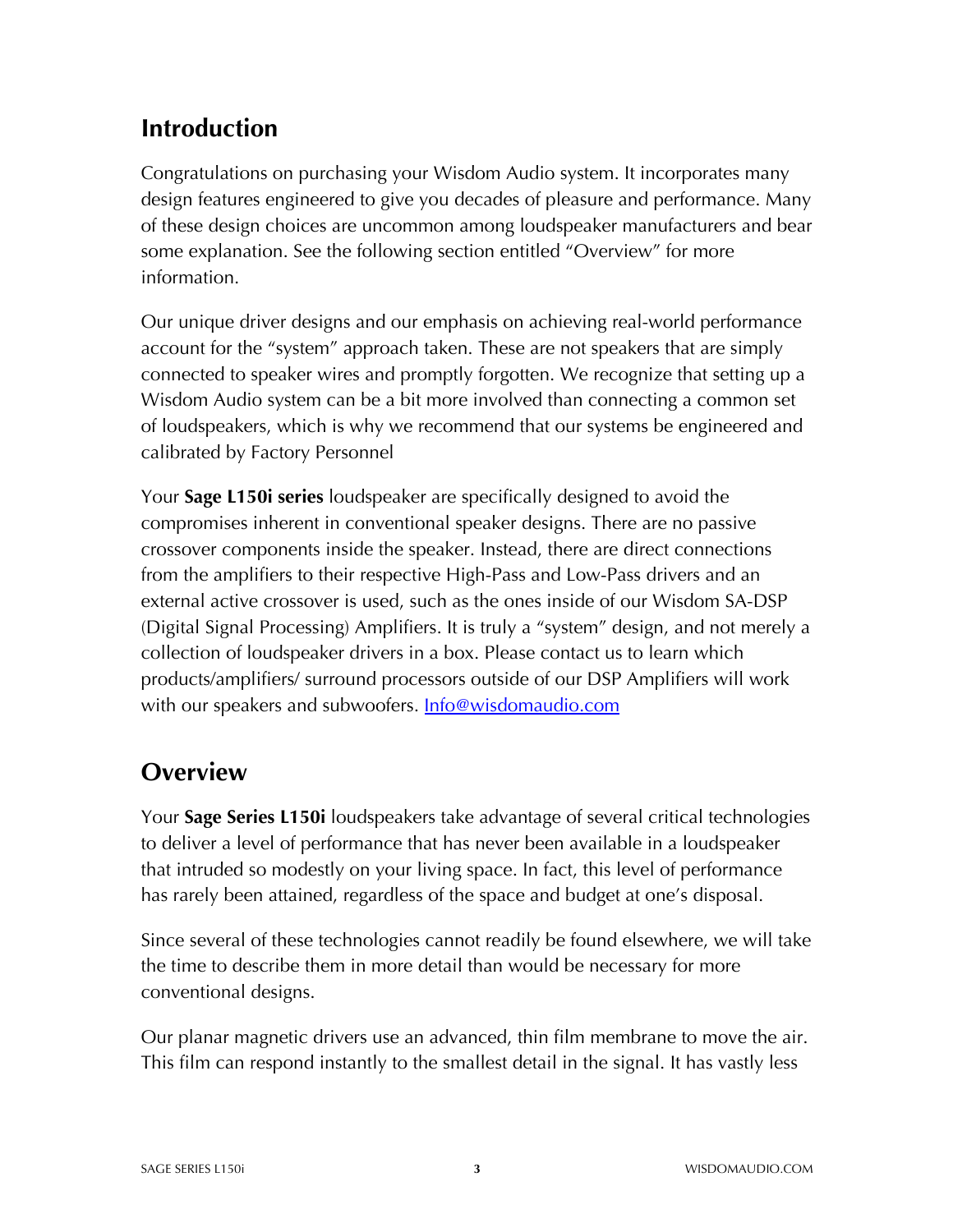inertia than traditional "cone & dome" drivers, so the signal is never blurred in any way.

One of the most remarkable things about the sound of well-designed planar magnetic speakers is their lack of thermal or dynamic compression. There are several reasons for this:

- The lightweight diaphragm responds quickly to even the smallest signals yet is robust enough to handle a great deal of power.
- The voice coil is laid out at and is exposed to the air on both sides; the large resulting surface area dissipates heat extremely quickly and efficiently.
- Since heat does not build up in the voice coil (as it does in conventional dynamic drivers), the load seen by the amplifier does not change at high power levels.

When you become accustomed to the sound of your new Sage Series L150i speakers, conventional speakers sound a bit bland and lifeless. You may also discover yourself hearing details at even modest levels on the L150i that were previously inaudible even at loud volumes on more conventional speakers.

The "voice coil" in the planar magnetic driver is spread out over a large, at area that is exposed to the open air. As such, when a huge transient comes along, any heat that is generated is immediately dissipated. This compares quite favorably to other designs in which the voice coil is buried inside a massive piece of metal, where the heat has effectively no place to go.

The excellent heat dissipation of these drivers makes them remarkably reliable. Planar magnetic speakers can handle a great deal of power without undue stress or audible strain. In fact, for a given size, they can handle many times the power of a traditional dynamic driver.

Because the conductor of a planar magnetic driver is essentially a long, thin wire, it presents a purely resistive load to the amplifier. This is comparable to the simple test loads that amplifier companies use when measuring their amplifiers to show how terrific they are. As such, you can be assured that your amplifiers will sound and work their best.

Authoritative, deep bass requires that you move a lot of air. We have chosen to use dynamic woofers for the bass because they can provide excellent performance at lower frequencies.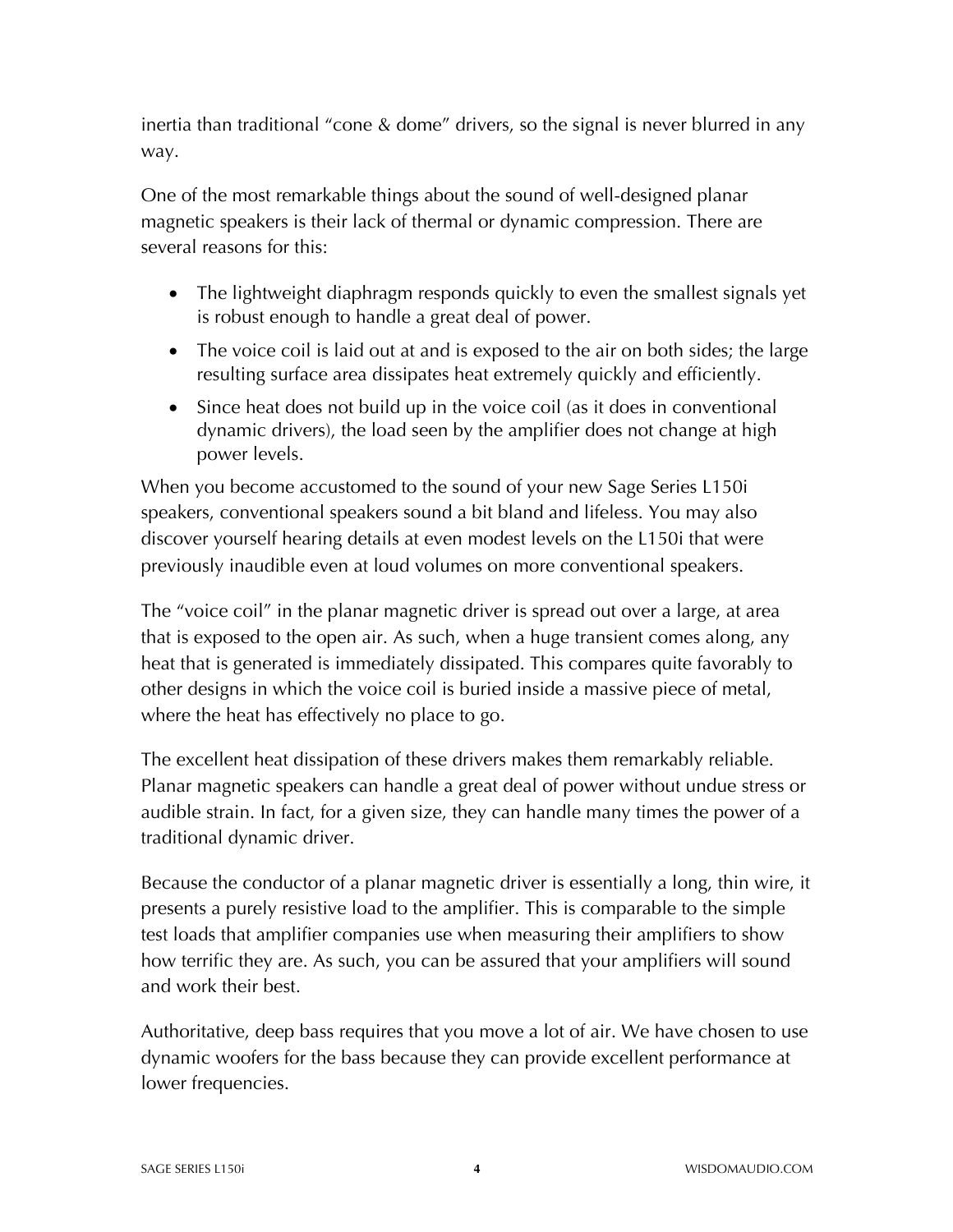To get comparable bass performance from a planar magnetic design, you would need to have a huge speaker that would be impractical in most domestic living spaces. It simply makes more sense to use the best transducer technology in each area of the reproduced spectrum. One of Wisdom Audio's strengths is in seamlessly blending these technologies – particularly important given the high standards set by our planar magnetic drivers.

Of course, the dynamic woofers themselves must be rather extraordinary to "keep up" with the planar magnetic drivers right up to the crossover frequency.

Our woofers are different because they must be to do their job. Specifically, we need highly dynamic, uncompressed bass (to keep up with the planar magnetic drivers) that does not depend on a critical amount of enclosure volume (since these speakers are mounted in your wall and use the space inside the wall as their "enclosure"). These two design goals require rather extraordinary attention to myriad details.

The motor and suspension system of these woofers therefore includes all the critical damping required for optimal operation. (In most speakers, the woofers depend on the air trapped inside their enclosures as an additional "spring" to help them behave properly.) Technically, this approach is known as an "infinite baffle" design. In practice, the volume of air behind the speaker does not have to be infinite, of course. It just needs to be large enough to not act like an acoustic "spring". Recommended and minimum enclosure volumes for the speaker are listed in the Specifications section and repeated on the Dimensions page.

Many speakers include a mid-bass "bump" in their response to give the illusion of going deeper in the bass than they actually do. Unfortunately, this "bump" makes blending them seamlessly with a high-quality subwoofer almost impossible.

All Sage Cinema Series speakers have been designed to optimally crossover at 80 Hz, which is the most common bass management transition used to integrate with subwoofer(s).

#### **Line Source Speakers**

Almost all loudspeakers radiate sound into the room as imperfect "point sources". This means that most of the energy they put into the room expands as an everenlarging sphere, as though emerging from a single point in space. This results in a multitude of reflections from the ceiling and floor that can degrade sound quality.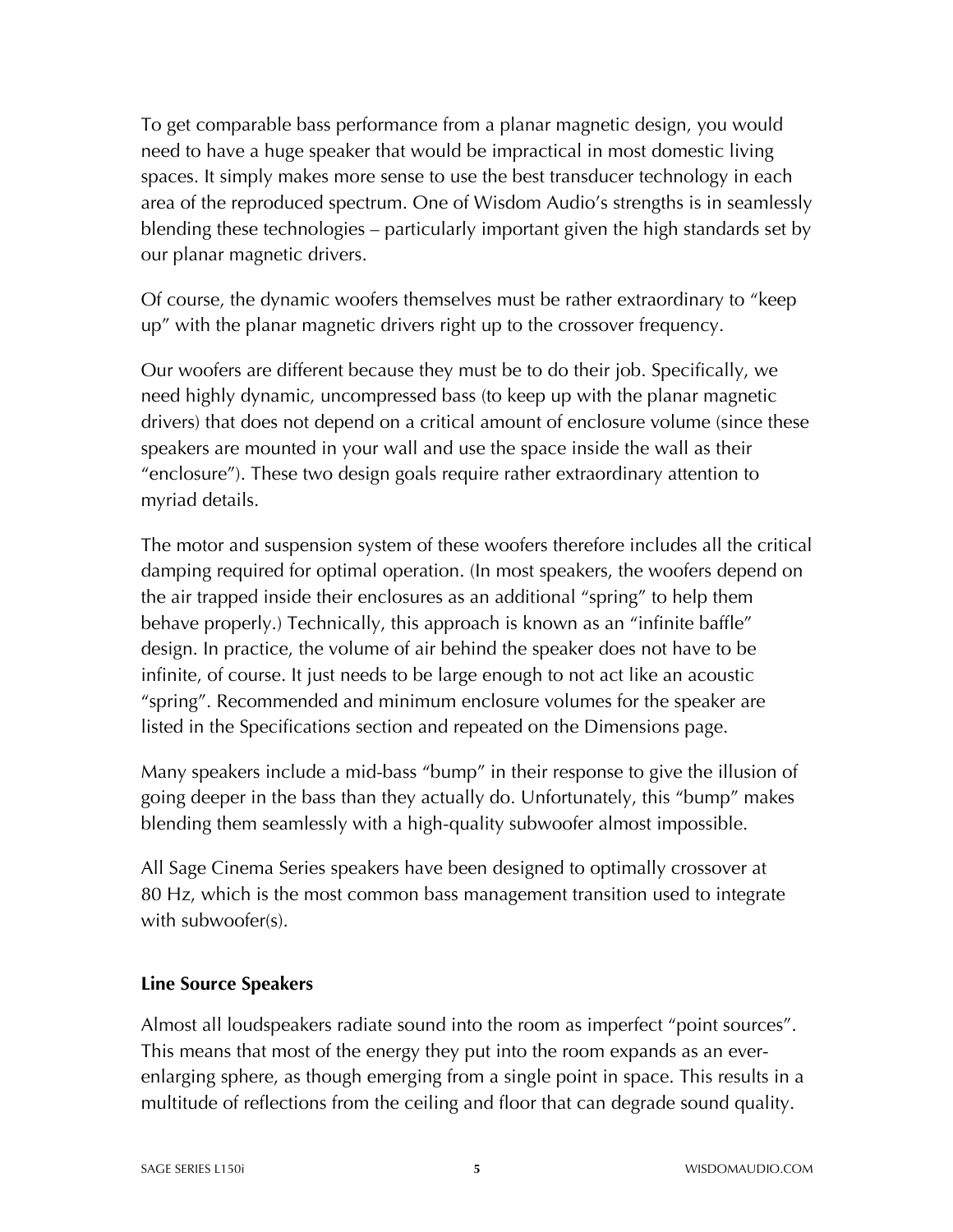

By contrast, the **Wisdom Series L150i** speakers radiate sound as a "line source". The sound moves into the room as an expanding cylinder, rather than as an expanding sphere – as though from a vertical line suspended in space.



Line source speakers provide two significant advantages:

- Ceiling and floor reflections are minimized, resulting in greatly reduced interference, letting you hear more of the speaker and less of the room.
- The sound pressure level (SPL) throughout the room is much more evenly distributed, making it much easier to set the "right" volume, no matter where the audience is seated.

To achieve this highly desirable line source behavior, it is essential to have a tall and slim driver. (Simply stacking multiple "cone & dome" high frequency drivers does not create a proper line source. Instead, it creates a *series* of point sources, which end up interfering with each other). With Wisdom Audio's planar magnetic technology, it becomes possible to have drivers that are *extremely* tall and slim.

Because of this shape, the sound (even at high frequencies) is distributed uniformly across the width of the room from a driver that "looks" only less than an inch wide acoustically. However, the sound is launched in a much more directional way vertically. By minimizing early reflections from the ceiling and the floor, the clarity of the system is greatly enhanced. This is heard in both tremendous musical detail and in much-improved dialog intelligibility.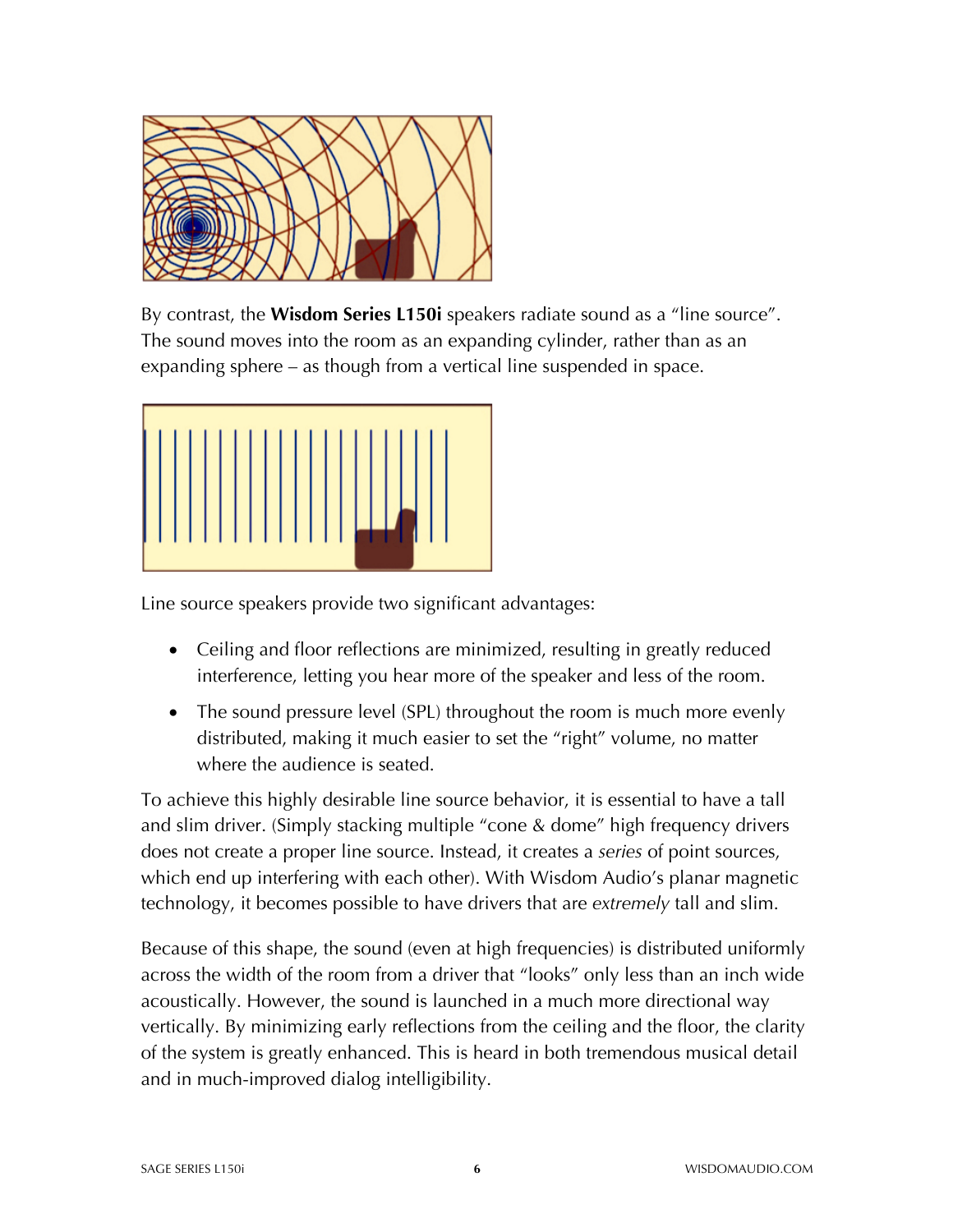For more detailed information on planar magnetic drivers and the difference between point source and line source speakers please visit wisdomaudio.com.

## **Unpacking and Installing the L150i**

The Wisdom Audio Sage L150i in-wall speaker is a substantial piece of equipment. Please exercise caution when unpacking your L150i to ensure that you do not strain yourself from its (perhaps unexpected) weight.

**Caution! Do not attempt to lift your L150i while bending or twisting from the waist.** Use your legs for lifting, not your back. Always stand as straight as possible and keep the L150i close to your body to reduce strain on your back.

There are three major pieces involved in a single L150i loudspeaker:

- the Uni-Grip™ in-wall mounting system
- the high operating pressure bass module
- the planar magnetic midrange/treble module

Note that the two Uni-Grip™ frames for the L150i are not interchangeable, due to differences in the pattern of threaded holes used to attach the planar and woofer speaker modules to the frame of each Uni- Grip™. Pay close attention to the labeling on each, which indicates "Planar Section, Top" or "Woofer Section, Top" respectively.

In most cases, the planar magnetic section of the L150i will be inside of the woofer sections. In addition, the two sections must be within approximately 5" of each other and should typically flank either side of a stud.

Because of the magnitude of the bass energy of which the L150i is capable, it is strongly recommended that the walls into which the L150i is installed are reinforced and as strong as feasible.

In new construction or remodeling applications, we recommend framing in dedicated spaces that are between 10–11 inches wide for the woofer sections, just slightly wider than the 9.52 inches required by the Uni- Grip™ frame. If the wall is going to be skim-coated with plaster after construction, consider using ¾" inch MDO plywood or MDF for the wall for superior strength. (This approach is advantageous for the woofer sections; the reaction mass of the planar section is extremely low and does not require this level of reinforcement.)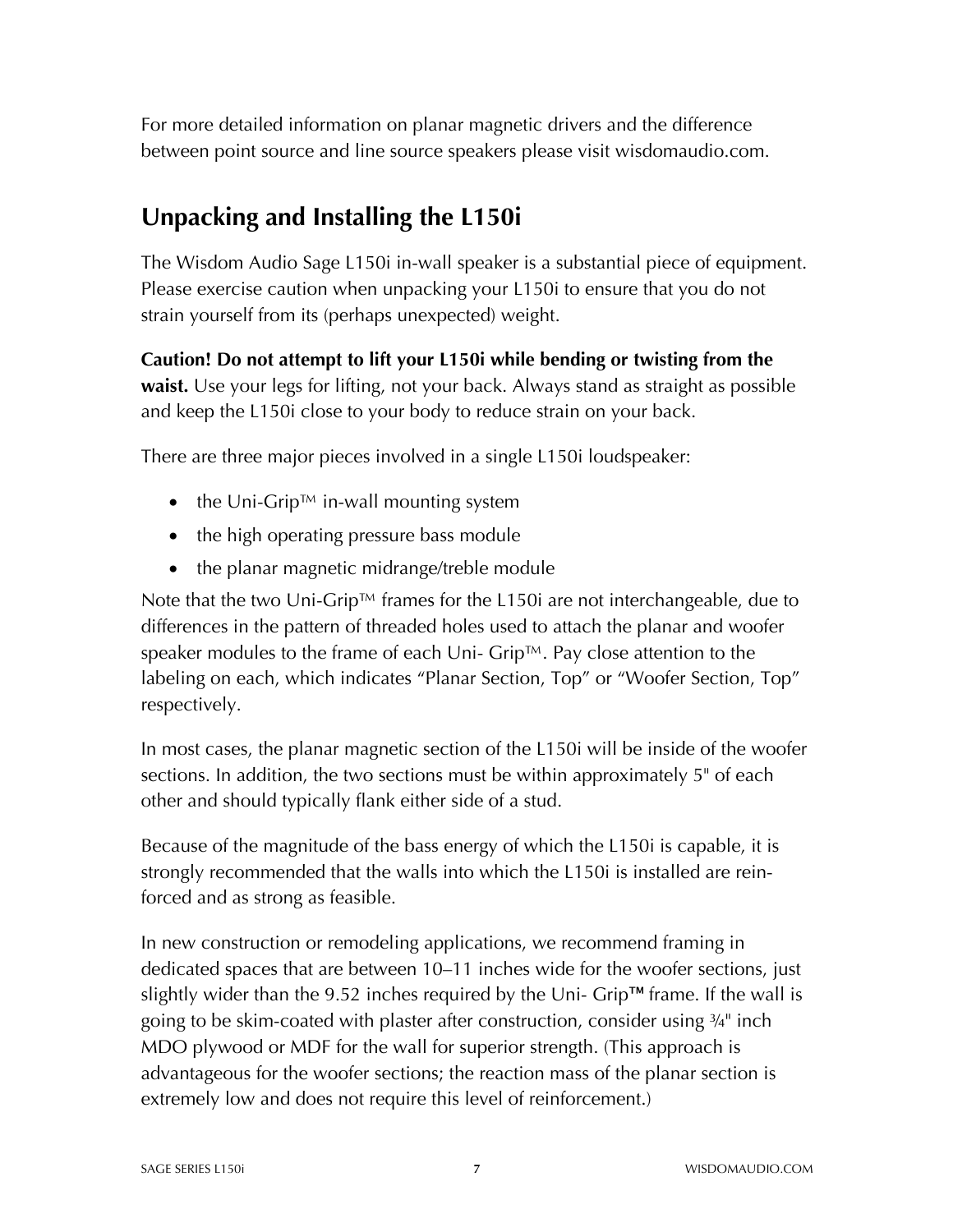- **1.** Determine the area for the speaker installation and locate the cutout guide using pushpins to secure it in place. Ensure that the template is plumb using a bubble level or similar. Note: Make certain that there are no studs, plumbing or electrical conduit in the intended area behind the wall before you begin marking and cut- ting!
- **2.** Trace the outer perimeter of the cutout guide with a pencil or a utility knife.
- **3.** Remove the traced section of sheet rock using a keyhole saw, and clear debris from the edge of the hole.
- **4.** Push any insulation to the side.
- **5.** Disassemble bezel/Uni- Grip™ and place the supplied Allen head screws to the side. Place the bezel in the wall cutout and insert the Uni-Grip clamping bar through the opening at an angle, working on one side first. Reinstall the Allen head screws with the supplied 3/32" drill bit, securing both pieces to each other (sandwiching the wall between them), but do not tighten yet. Repeat on the other side.
- **6.** Using a level, adjust assembly in wall cutout to ensure that the assembly is plumb. Tighten the Allen screws. Do not over torque or strip these screws. The large clamping area of the Uni-Grip system does not require unusually high torque on the screws to be secure.
- **7.** Paint the bezel and grill as necessary, being careful not to plug up the holes in the grille. Note that the speaker modules are not mounted in the bezel and grille assembly at this time. They can be mounted later, after all the paint is dry.
- **8.** Using assistance to hold the speaker modules away from the wall, connect both high and low pass speaker cables to the two connectors at the ends of the back boxes, paying attention to assign the correct band-pass and polarity to their respective speaker connectors.
- **9.** Insert the speaker/back box assembly into the Uni-Grip frame and attach using the supplied Allen head screws and 3/32" drill bit. Do not over torque or strip these screws.

**After unpacking your L150i, keep all packing materials for future transport.** If you need to ship your L150i, only the original, purpose-designed shipping carton is acceptable. Any other method of shipping this product runs a significant risk of damage to the L150i – damage that would not be covered by the warranty. (If you lose your packaging and need to ship your speakers, replacement packaging can be purchased from Wisdom Audio.)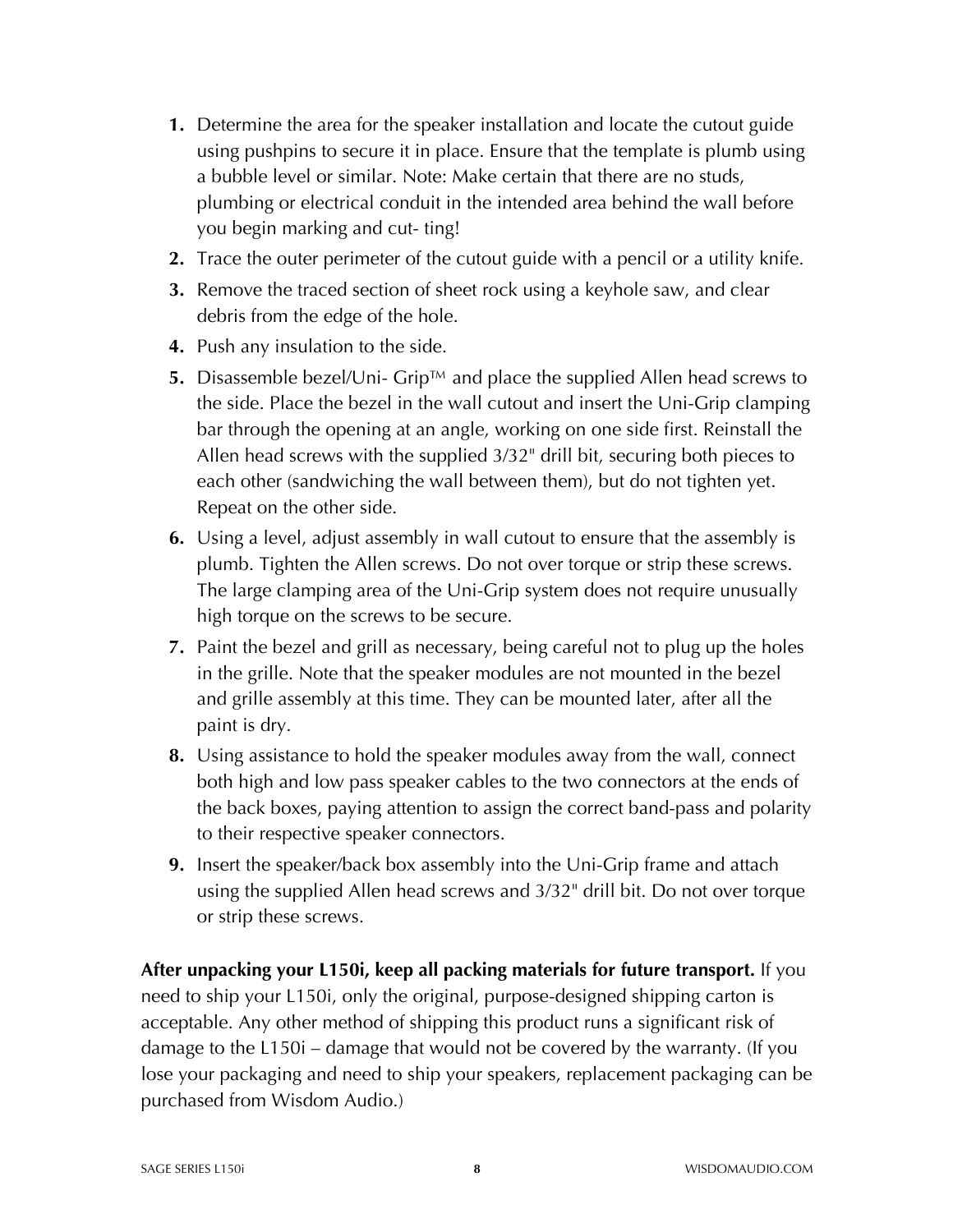## **Proper Planar Placement for front L&R and Rear Surrounds**

When using the L150i for front L&R and or Rear Surrounds the planar drivers should always be placed on the inside as shown below in a front screen wall LCR example.



## **Making the L150i Connections**

As with any system, you should make changes to the connections only when the power is turned off to avoid any chance of inadvertently causing a problem (such as a short-circuit).

**Note:** The Wisdom Audio L150i is a tri-amplified speaker that requires *three* sets of speaker wire to each location rather than the usual two. One pair of connections is for the planar magnetic module, whereas the woofer module uses two sets of connections, one each for six of the 12 woofers.

We recommend using heavy-gauge speaker wire, the gauge will vary dependent on your speaker run length. Please consult an authorized dealer to determine what gauge would be best for your application.

Connect the outputs of your Wisdom Audio SA-series amplifier to the appropriate woofer sections, taking care to get both the channel assignments and the polarity correct. Connect the positive (+) terminals on the SA Series amplifier to the positive  $(+)$  terminals for the woofer on the loudspeaker; likewise, connect the negative  $(-)$ terminals on the amplifier and the speaker, respectively.

Next connect the outputs of your chosen amplifier for the midrange/treble to the Sage L150i planar sections in a similar fashion, taking care with both channel assignments and polarity.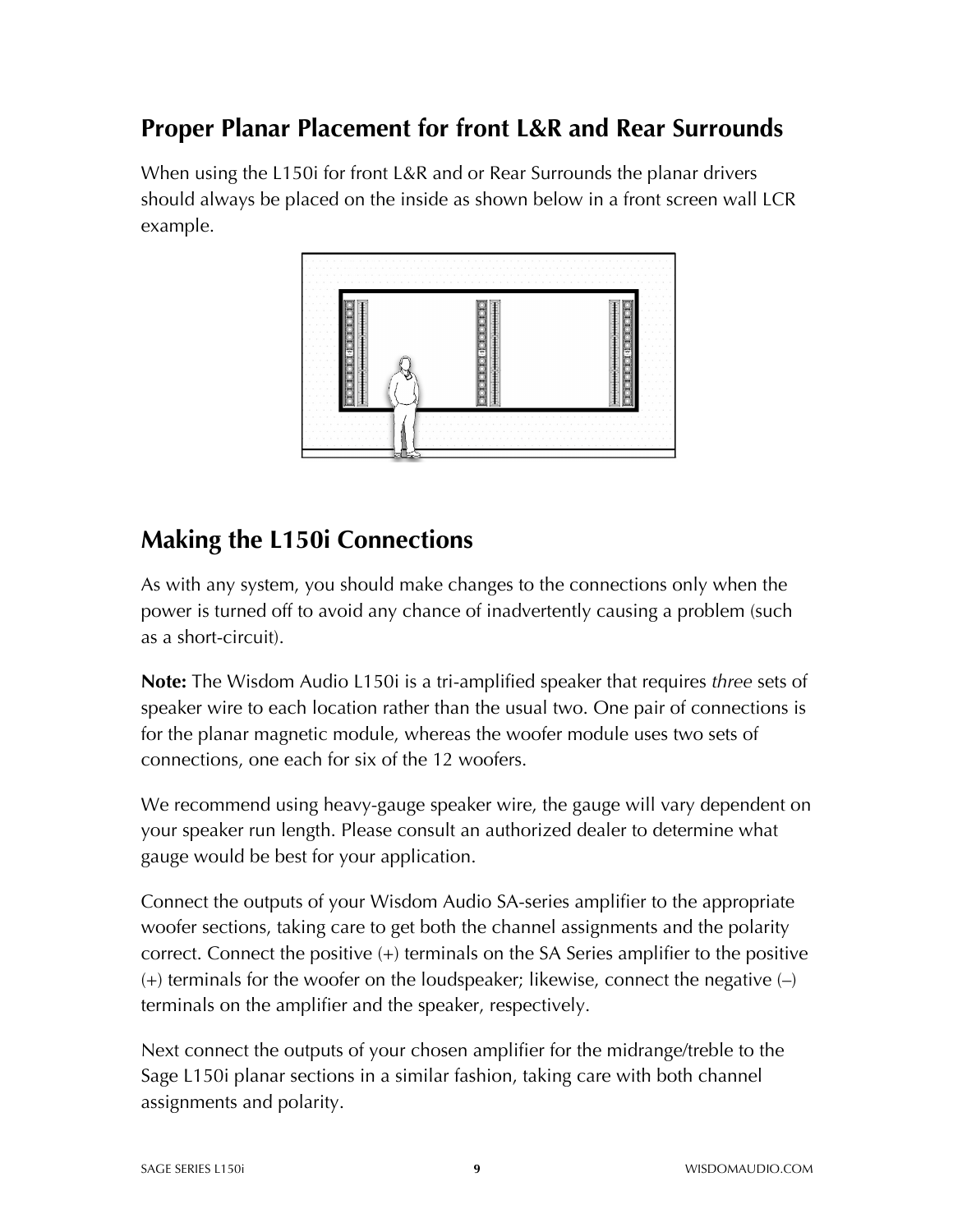## **Care and Maintenance**

To remove dust from the front of your L150i, use a feather duster or a lint-free soft cloth.

To remove stubborn dirt and fingerprints from the grille, we recommend isopropyl alcohol and a soft cloth. Lightly dampen the cloth with alcohol first and then clean the grille of the L150i with the cloth. Do not use excessive amounts of alcohol – there is no need for the cloth to be wet; merely damp is better.

Never attempt to clean the drivers themselves.

#### **CAUTION!**

**Do not touch the surface of the planar magnetic drivers, under any circumstances.** The thin film has been carefully pre-tensioned at the factory; any subsequent contact can only damage it. 

## **North American Warranty**

#### **Standard Warranty**

When purchased from and installed by an authorized Wisdom Audio dealer, Wisdom Audio loudspeakers are warranted to be free from defects in material and workmanship under normal use for a period of 10 years from the original date of purchase.

Furthermore, the transducers ("drivers") in your Wisdom Audio speakers are warranted to be free from defects in material and workmanship under normal use for a period of 10 years from the original date of purchase.

#### **Harsh Conditions Use**

Wisdom Audio loudspeakers are designed for installation and operation in environmentally controlled conditions, such as are found in normal residential environments. When used in harsh conditions such as outdoors or in marine applications, the warranty is three years from the original date of purchase.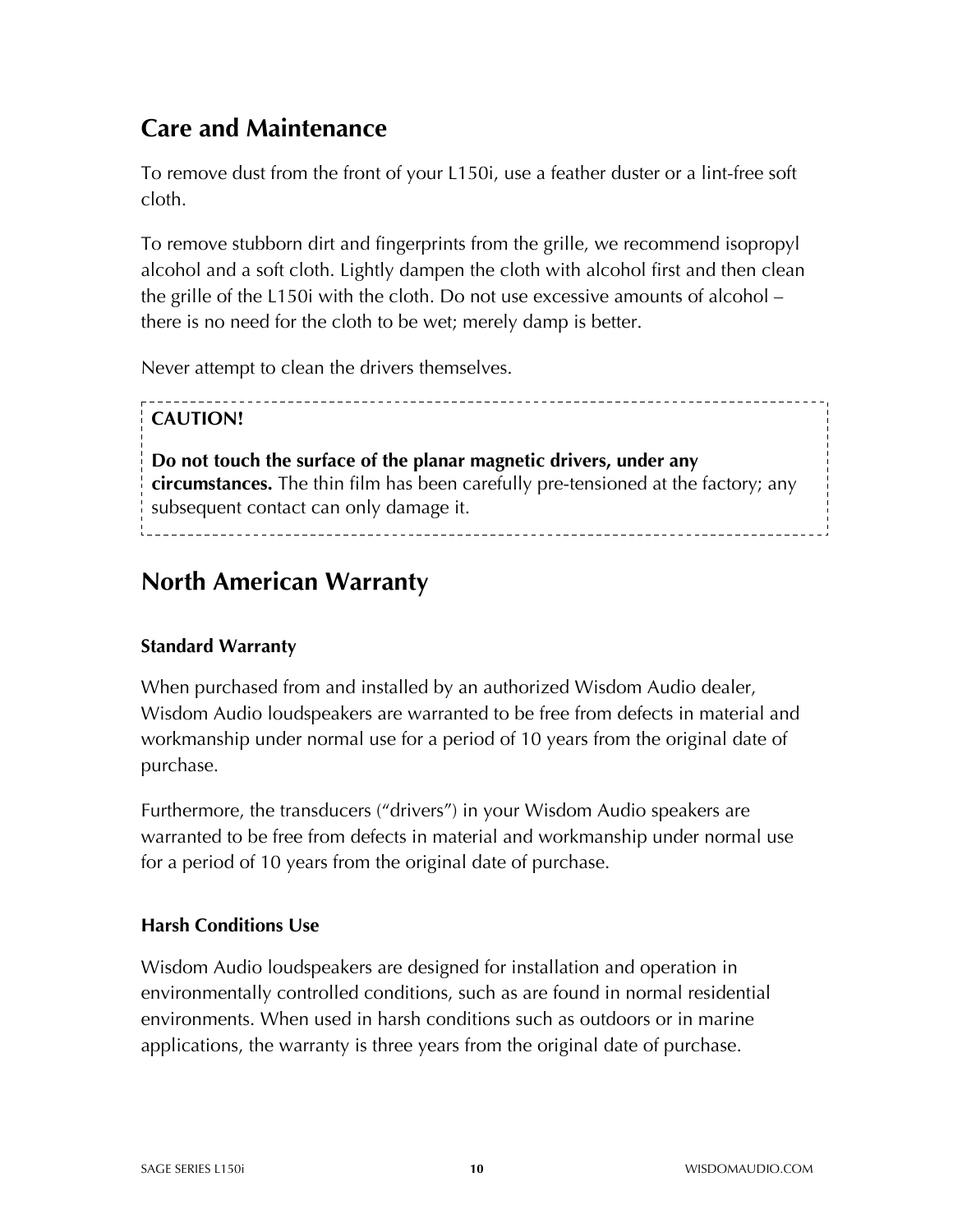During the warranty period, any Wisdom Audio products exhibiting defects in materials and/or workmanship will be repaired or replaced, at our option, without charge for either parts or labor, at our factory. The warranty will not apply to any Wisdom Audio products that has been misused, abused, altered, or installed and calibrated by anyone other than an authorized Wisdom Audio dealer.

Any Wisdom Audio product not performing satisfactorily may be returned to the factory for evaluation. Return authorization must first be obtained by either calling or writing the factory prior to shipping the component. The factory will pay for return shipping charges only if the component is found to be defective as mentioned above. There are other stipulations that may apply to shipping charges.

There is no other express warranty on Wisdom Audio products. Neither this warranty nor any other warranty, express or implied, including any implied warranties of merchantability or fitness, shall extend beyond the warranty period. No responsibility is assumed for any incidental or consequential damages. Some states do not allow limitations on how long an implied warranty lasts and other states do not allow the exclusion or limitation of incidental or consequential damages, so the above limitation or exclusion may not apply to you.

This warranty gives you specific legal rights, and you may also have other rights, which vary from state to state. This warranty is applicable in the United States and Canada only. Outside of the U.S. and Canada, please contact your local, authorized Wisdom Audio distributor for warranty and service information.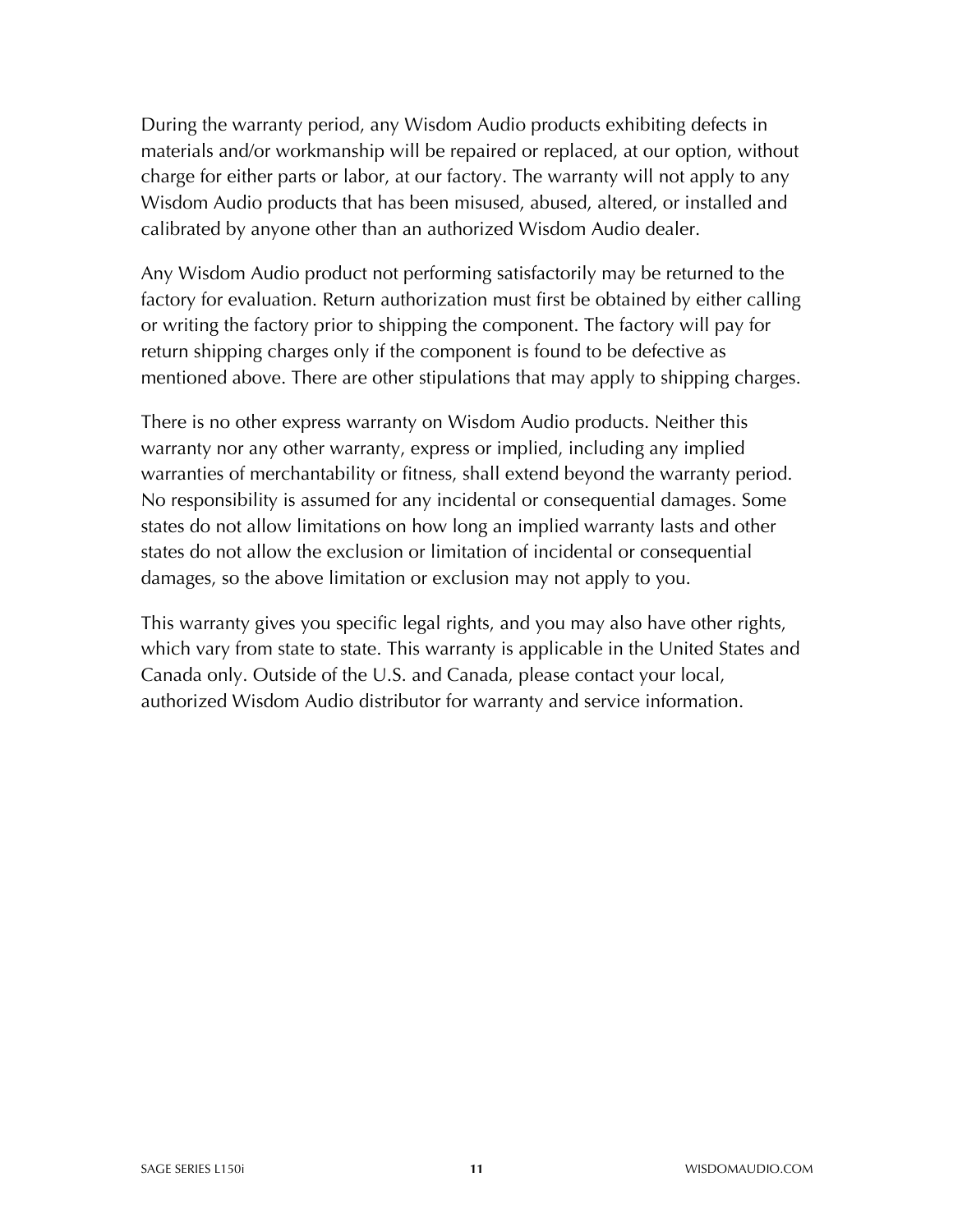## **Obtaining Service**

We take great pride in our dealers. Experience, dedication, and integrity make these professionals ideally suited to assist with our customers' service needs.

If your Wisdom Audio loudspeaker must be serviced, please contact your dealer. Your dealer will then decide whether the problem can be remedied locally, or whether to contact Wisdom Audio for further service information or parts, or to obtain a Return Authorization. The Wisdom Audio Service Department works closely with your dealer to solve your service needs expediently.

**IMPORTANT:** Return authorization must be obtained from Wisdom Audio's Service Department BEFORE a unit is shipped for service.

It is extremely important that information about a problem be explicit and complete. A specific, comprehensive description of the problem helps your dealer and the Wisdom Audio Service Department locate and repair the difficulty as quickly as possible.

A copy of the original bill of sale will serve to verify warranty status. Please include it with the unit when it is brought in for warranty service.

**WARNING:** All returned units must be packaged in their original packaging, and the proper return authorization numbers must be marked on the outer carton for identification. Shipping the unit in improper packaging may void the warranty, as Wisdom Audio cannot be responsible for the resulting shipping damage.

Your dealer can order a new set of shipping materials for you if you need to ship your loudspeaker and no longer have the original materials. There will be a charge for this service. We strongly recommend saving all packing materials in case you need to ship your unit someday.

If the packaging to protect the unit is, in our opinion or that of our dealer, inadequate to protect the unit, we reserve the right to repackage it for return shipment at the owner's expense. Neither Wisdom Audio nor your dealer can be responsible for shipping damage due to improper (that is, non-original) packaging.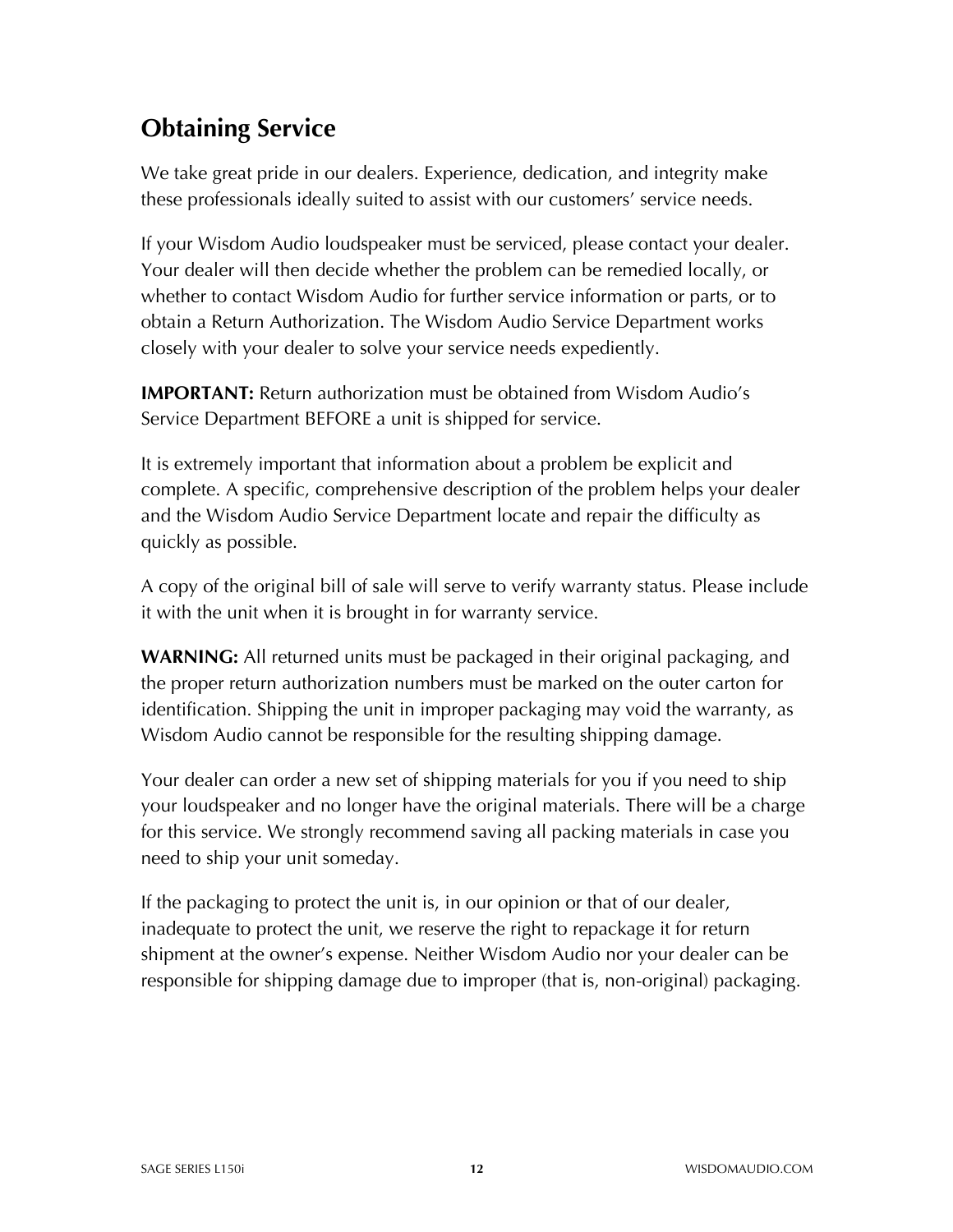# **Specifications**

All specifications are subject to change at any time to improve the product.

- **Number of required amplifier channels:** 3
- **Frequency response:**  $30Hz 20kHz \pm 2dB$  relative to the target curve
- **Impedance, planar section:** 3Ω
- **Impedance, woofer section:** 6Ω
- **Sensitivity, planar section:** 96 dB/2.83V/1m
- **Sensitivity, woofer section:** 96 dB/2.83V/1m
- **System impedance:** 4.2Ω
- **System sensitivity:** 96 dB
- **Power handling, peak:** >1000w
- **Dimensions:** See appropriate dimensions drawings on next page
- **Shipping weight, each HF Planar:** 90 lbs. (41 kg)
- **Shipping weight, each LF Woofer:** 53 lbs. (24 kg)

For more information, see your Wisdom Audio dealer or contact:

#### **Wisdom Audio**

1572 College Parkway, Suite 164 Carson City, NV 89706 wisdomaudio.com information@wisdomaudio.com (775) 887-8850

#### **L150i Dimensions**

All PDF and DWG drawing files are in the *RESOURCES* section at the bottom of each product page.